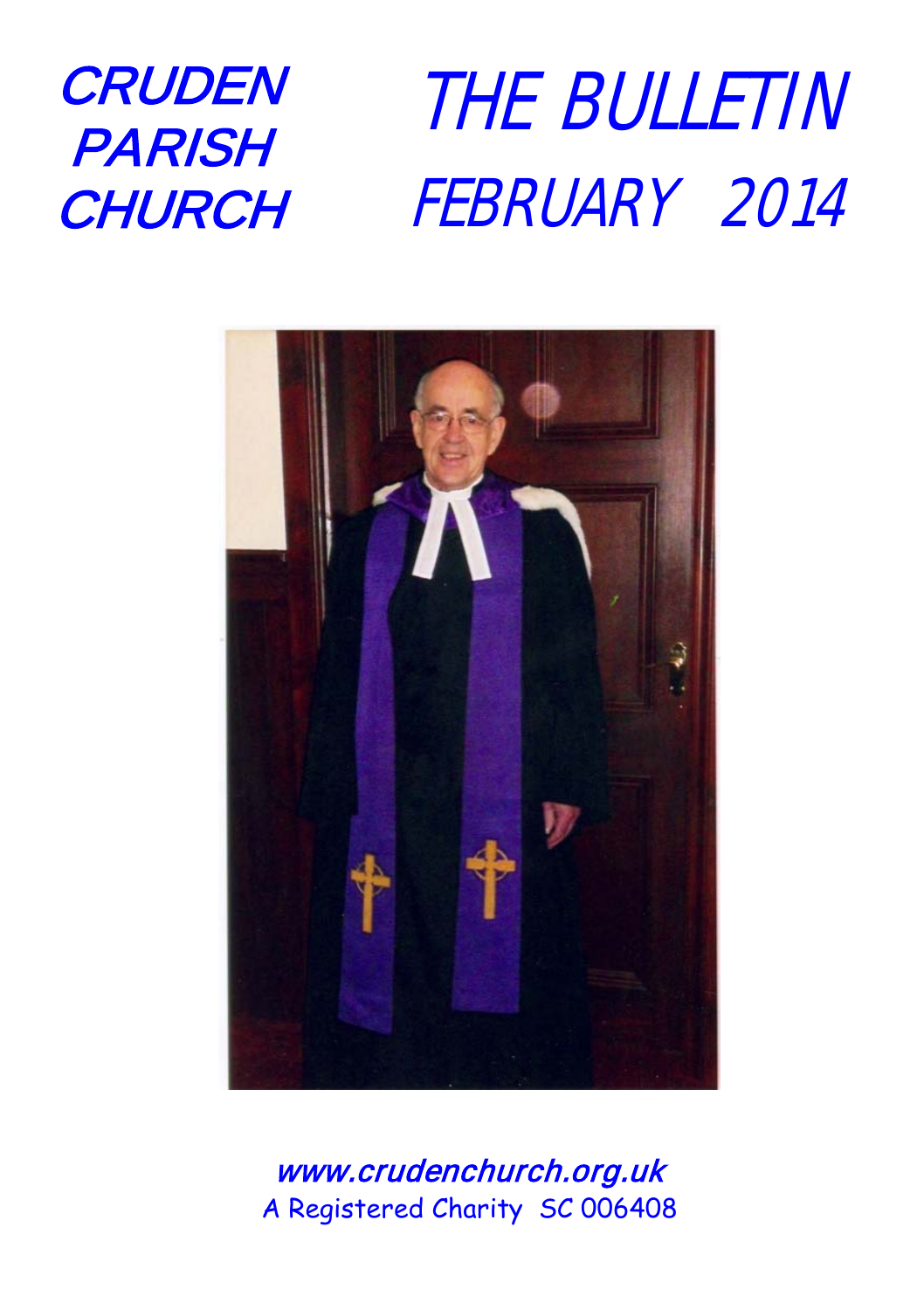



# Thanks for the **Memories**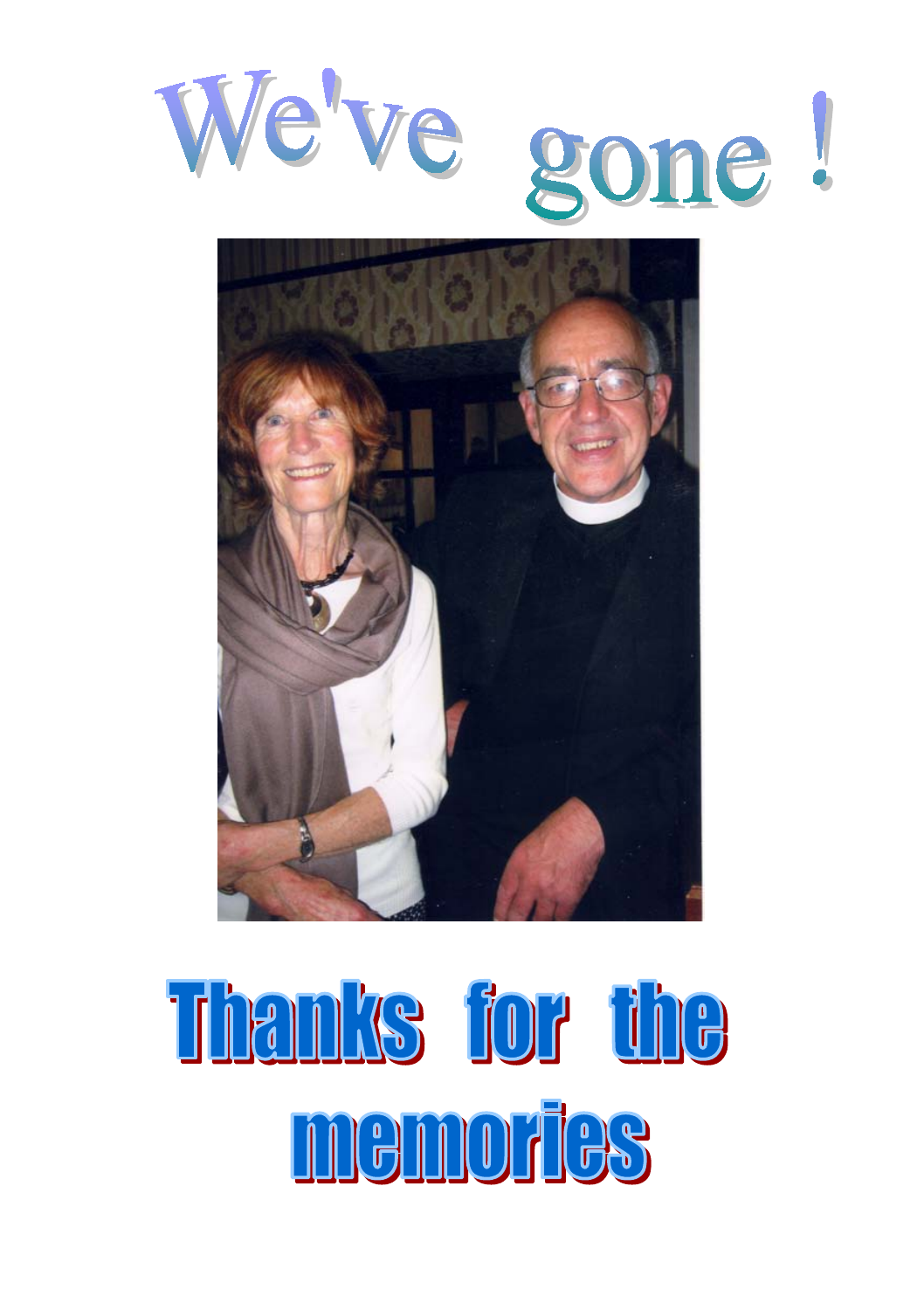#### FAREWELL FROM THE MINISTER 29 January 2014

#### Dear Friends

With 10 Bulletins being issued each year, I presume that this will be the 400th Bulletin that I have been responsible for and it will certainly be my last. I deliberately planned to have this issue come out after my final weekend so I could reflect on what was an unforgettable few days.

To begin with, in the middle of January, Alison was pleased to join me at a dinner in Cruden Bay Golf Club House attended by present and former elders. This was an evening of reminiscence rounded off by a generous gift from the Kirk Session of a decanter and crystal glasses on an inscribed tray.

We were pleased to see so many come along to the Farewell Social in the church last Friday. We cannot find the words to express our deep thanks to all who made the evening possible – the planners, the speakers, the singers and those responsible for the refreshments.

For what was a very emotional evening I was pleased that my daughter and her children and one of my brothers were able to be with us.

Thanks to an overgenerous congregation and community, with the £4,000 donated I was able to choose a farewell gift which Alison and I will both be able to make good use of. Being keen bird watchers and having been aware for a while that we were needing a new telescope and tripod, we can now use a telescope far better than what we would have bought for ourselves. All our future birding holidays as well as our local birding will be the better because of the generosity of you all.

I intend to use money left over after the purchase of the telescope to buy myself a new laptop computer and we will possibly also buy something for our new house.

Local schools, church organisations, Trinity Church in Peterhead and many individuals have been very generous in saying farewell to us and that has been greatly appreciated.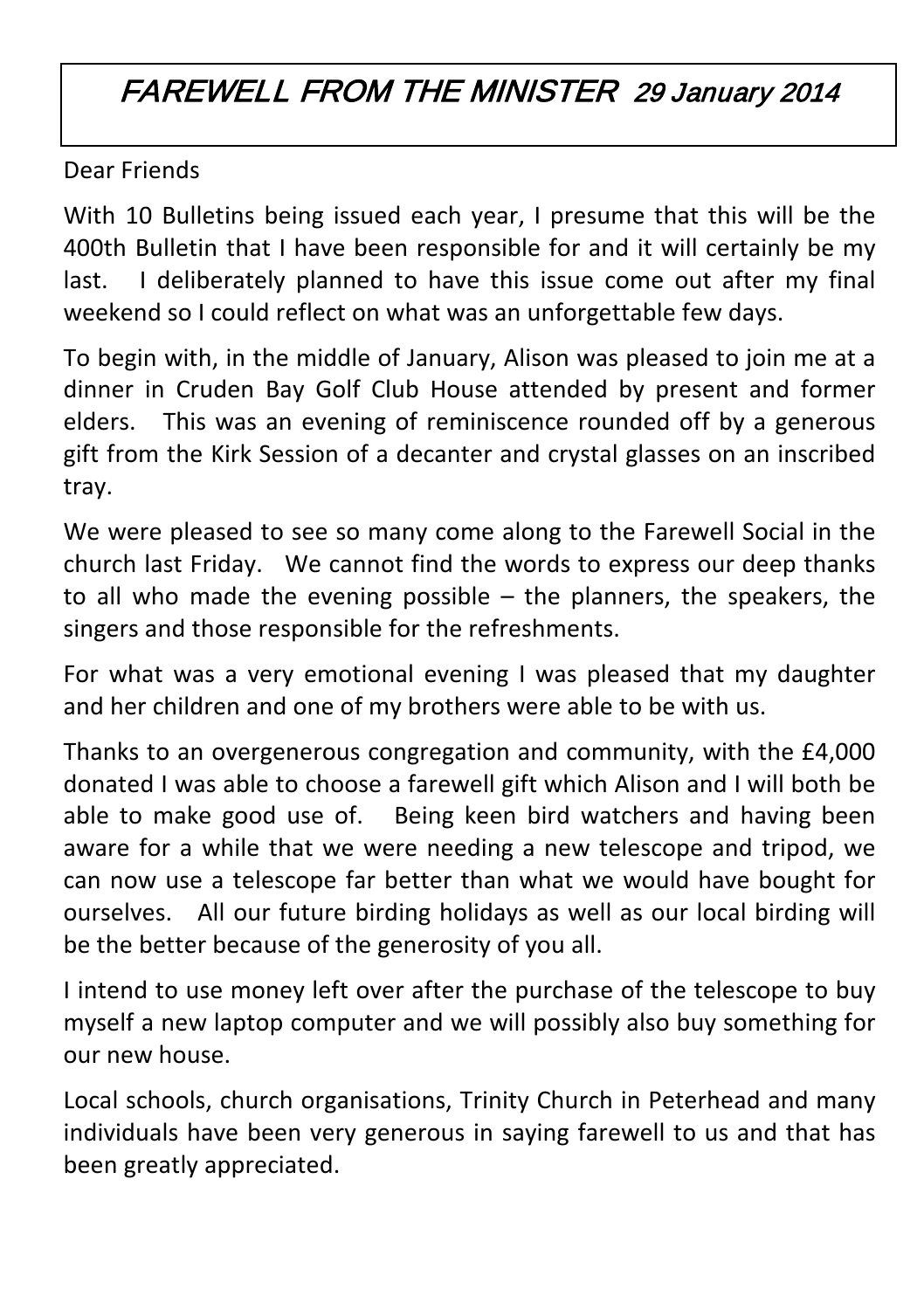For twelve months, after I first thought I would like to retire at the end of January 2014, I had not been looking forward to my final service because of the emotions that would surface. The church was almost full and it was not easy to stand there knowing that this was to be the last sermon I would preach as minister of Cruden Church. Once again I was pleased to have more members of the family sharing that occasion with me and I was very moved by the overwhelming comments and tears from those shaking my hand for the last time.

So now we are off to our new home near Dunfermline and we take with us some wonderful memories of the last 40 years. As much as some of the special events and celebrations will be remembered, above all we shall remember the people with whom it has been a privilege to have been involved over such a long period of time.

Some, whose memories are cherished, are no longer with us. Some have travelled most of the 40 years with me and to them I want to say a special thank you. While my focus of late has inevitably been over all these years, I am not forgetful of the contribution made in more recent times by those on whom the Church is so dependent.

We look forward to keeping up to date with news by reading future Bulletins on the internet. In particular I can't wait to hear of the successful completion of the installation of the new sanctuary windows. What is more important, while there can be no expectation of a quick end to the vacancy, we must all hope that God will bless you soon with a new minister.

Cruden Parish Church has quite a history of long ministries and it has been an honour and a privilege for me now to be part of that history.

Alison joins me in wishing you all every blessing in the future.

Your friend and former minister

Rodges Nailso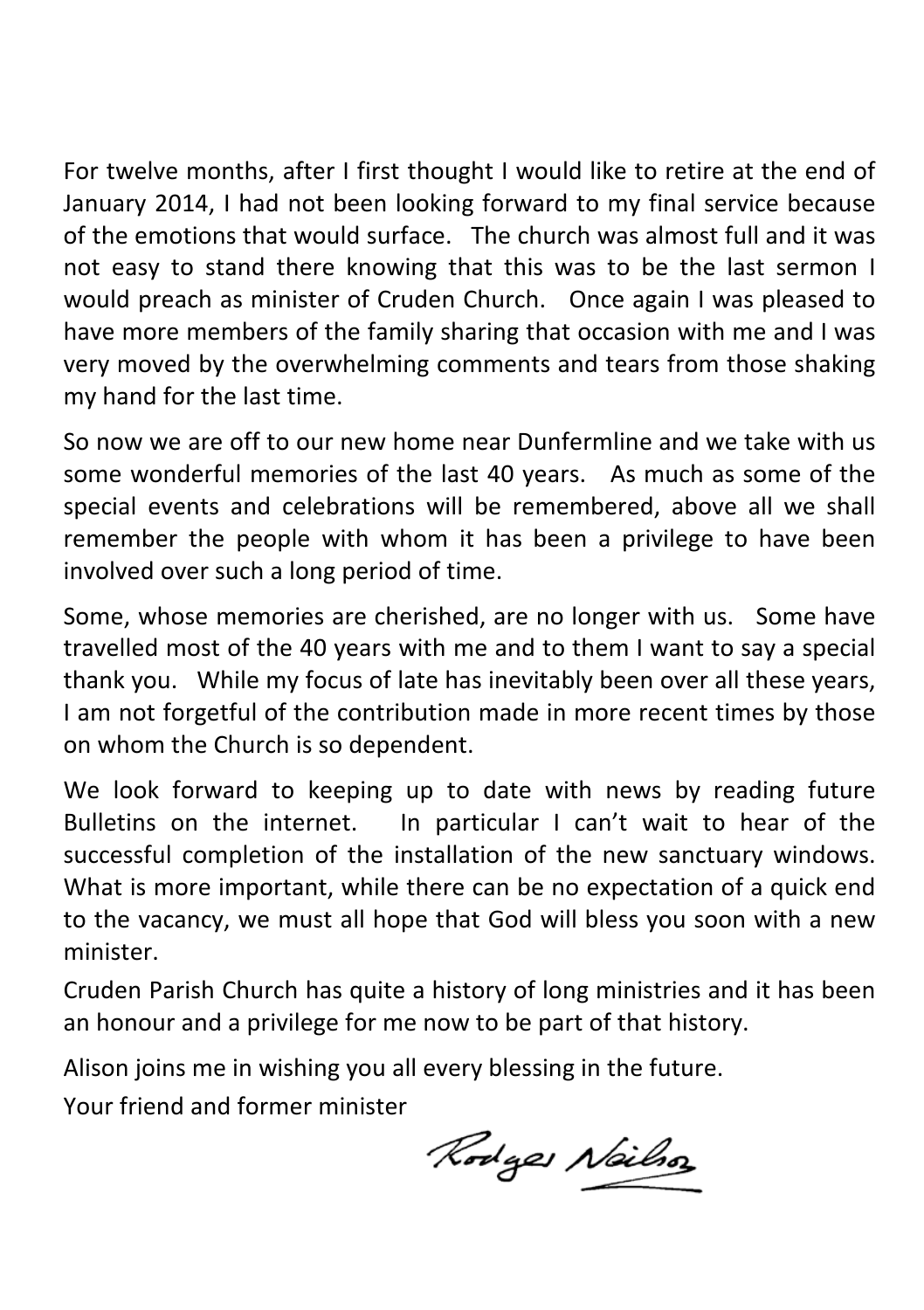## **DIARY DATES**

## **FEBRUARY 2014**

EACH WEEK (Except during school holidays) *Sundays* 10.00 am Children's Sunday Club in the Church & Stables

| Sunday 2nd      | $\ddot{\cdot}$ | <b>MORNING SERVICE</b>                                                               | 10.00 am           |      |  |  |
|-----------------|----------------|--------------------------------------------------------------------------------------|--------------------|------|--|--|
| Tuesday 4th:    |                | Craft Group                                                                          | $2.00 \text{ pm}$  |      |  |  |
| Wednesday 5th:  |                | Coffee and Chat                                                                      | $10.30$ am         | Hall |  |  |
| Sunday 9th      | $\pm$          | <b>MORNING SERVICE</b>                                                               | $10.00 \text{ am}$ |      |  |  |
| Monday $10th$ : |                | Watch and Talk Group 7.30 pm<br>in the home of Marilyn Samways, Burnview, Cruden Bay |                    |      |  |  |
| Wednesday 13th  |                | : Walking Group Planning Meeting 7.30 pm                                             |                    | Hall |  |  |
| Sunday 16th :   |                | <b>MORNING SERVICE</b>                                                               | $10.00$ am         |      |  |  |
| Tuesday 18th :  |                | Craft Group                                                                          | $2.00 \text{ pm}$  |      |  |  |
| Thursday 20th : |                | MESSY CHURCH 3:15 pm Port Erroll Hall                                                |                    |      |  |  |
| Sunday 23rd     | $\ddot{\cdot}$ | <b>MORNING SERVICE</b><br>$10.00$ am<br>ANNUAL GUIDE THINKING DAY SERVICE            | <b>Church</b>      |      |  |  |
| Monday 24th     | $\cdot$ :      | The Guild<br>Guild Project- Mary's Meals with Paul Costello                          | $7.30 \text{ pm}$  | Hall |  |  |

#### COFFEE and CHAT CHURCH HALL WEDNESDAY 5 MARCH 10.30 am

**Interim Moderator Rev Bob Fowlie**<br>Telephone: 01771 623582 E-mail: bob.fowlie@googlen E-mail: bob.fowlie@googlemail.com

**Treasurer Rosemary Pittendrigh** (Cruden Bay 812220)

**Session Clerk** Robert Esson (Cruden Bay 813049)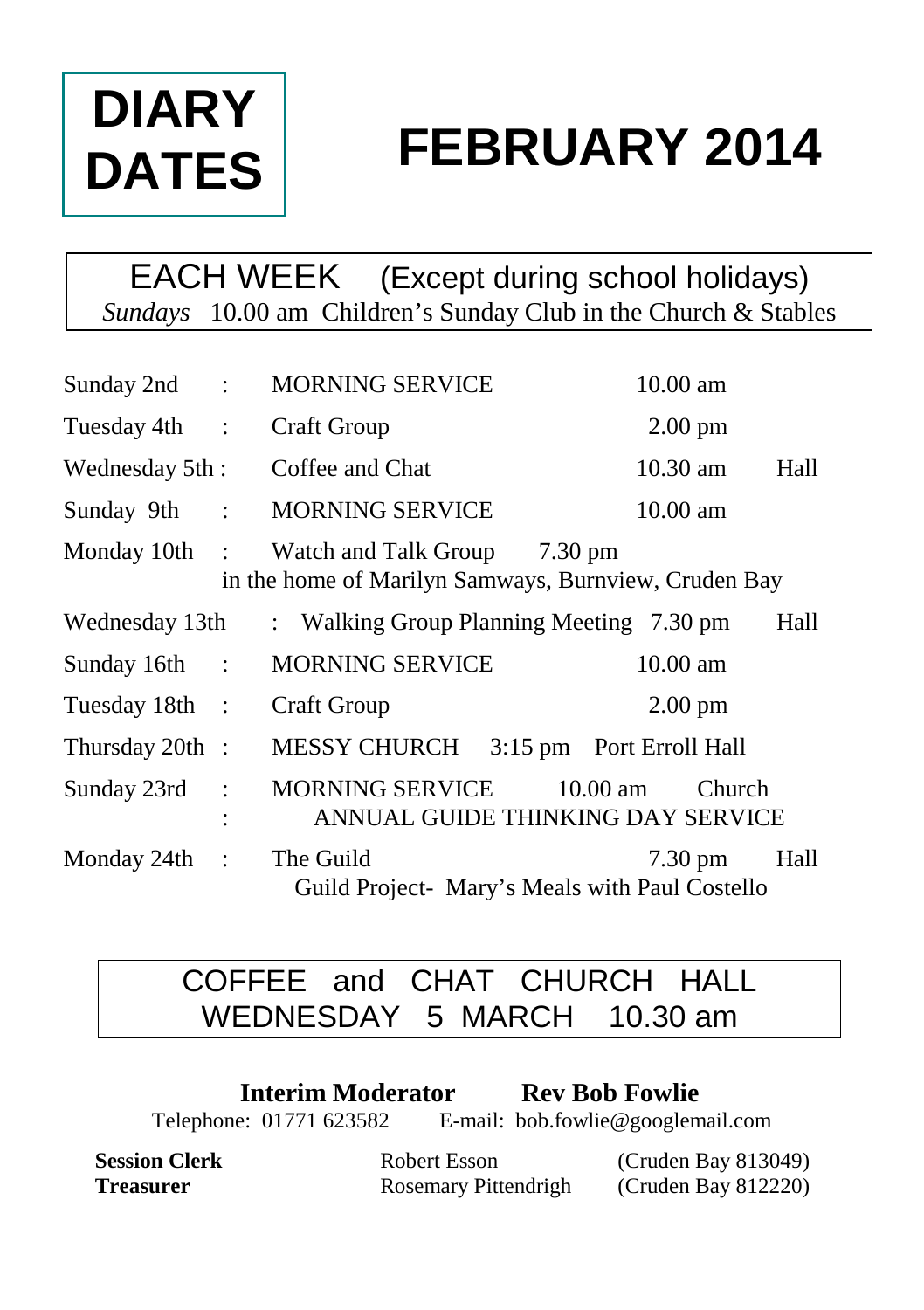## PARISH REGISTER

(\*denotes church member) \*Mr Andrew Clyne, Cantlay Court, Cruden Bay.

\*Mrs Jenny McGarrol, 20 Frank Jack Court, Peterhead.

Those using WFO envelopes should ensure they are using the current year's envelopes. It is also most helpful when people DO NOT return a batch of envelopes but put all their contents into one envelope, marking on it the total amount enclosed. **THANK YOU.**



**THANKS** Cruden Church is grateful to Mr Henry McIntosh, Peterhead for once again agreeing to audit our church accounts As always, our Treasurer was quick off the mark in getting the accounts ready and they were presented to the Session at its meeting on 20 January.

### THE GUILD

For the Guild meeting on Monday 24 February, the guest speaker will be Paul Costello speaking about "Mary's Meals", one of the current Guild Projects. Anyone interested in coming will be most welcome at the Hall at 7.30 pm.

## Christmas Offering

Thanks to the generosity of those attending our Christmas Eve and Christmas Day services, British Red Cross Syria Crisis Appeal benefited to the extent of £525.

THE NEXT ISSUE OF THE BULLETIN SHOULD COME OUT ON **2 MARCH**. Copy for inclusion to be handed in to the Manse as soon as possible.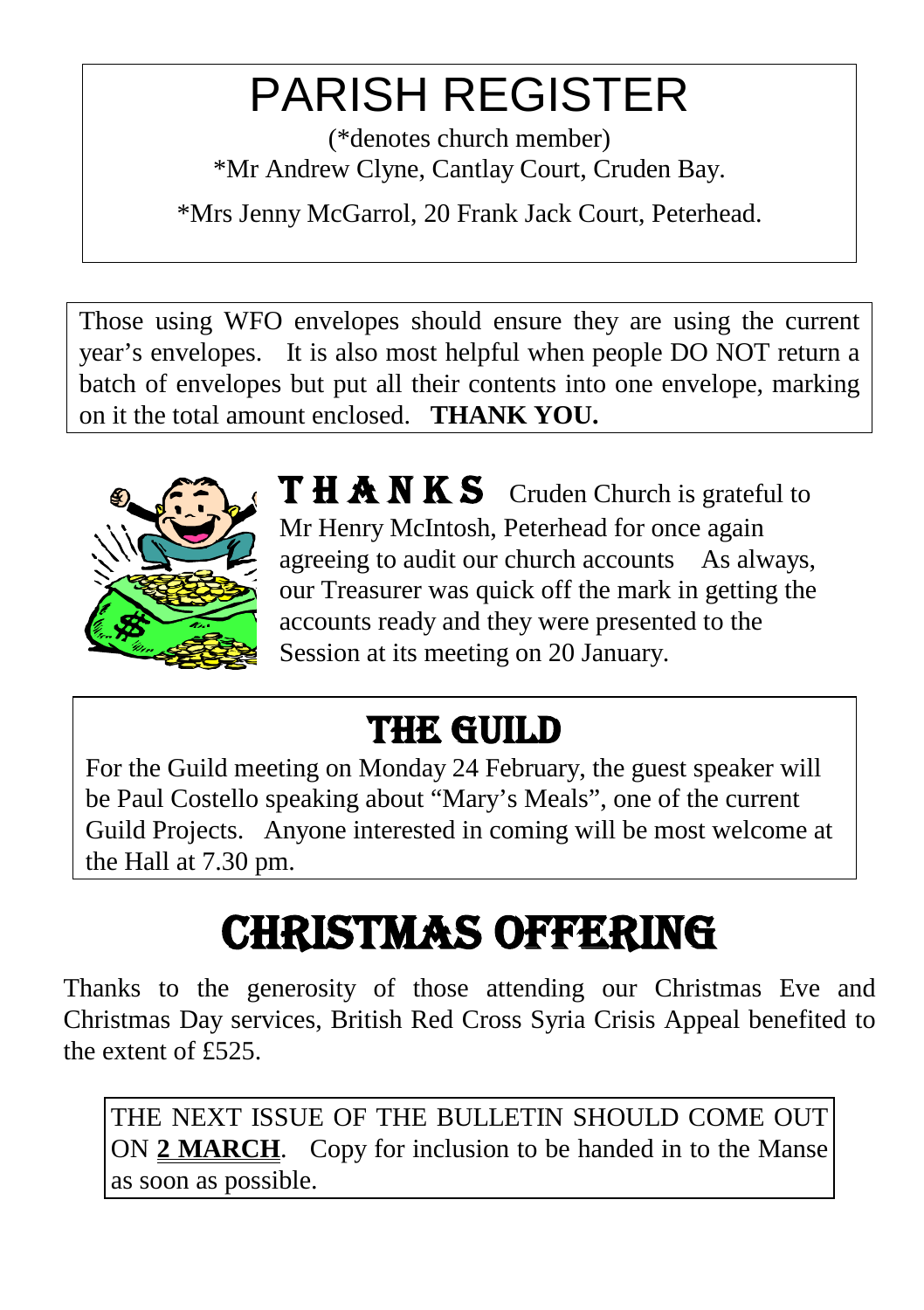## SUNDAY MORNING DUTIES 10 am

| <b>Date</b> | Door                               | <b>Flowers</b>         | <b>Teas</b>                                  | <b>Children</b>                                      |
|-------------|------------------------------------|------------------------|----------------------------------------------|------------------------------------------------------|
| 2 Feb       | Carol Paul<br><b>Stewart Paul</b>  | Atholene Ritchie       | Kathleen Craig<br>Elma Cumming               | Karla Buswell<br>Helen Smith<br>Brenda Cadger        |
| 9 Feb       | Debbie Macintosh<br>Joyce Willox   | <b>Betty Forrester</b> | Rosemary Reid<br>Jim MacDonald               | Katherine Hyman<br>Maureen Reid                      |
| 16 Feb      | Debbie Macintosh<br>Joyce Willox   | Joyce Willox           | <b>Margaret Adams</b><br><b>Betty Morris</b> | No Junior Church                                     |
| 23 Feb      | Wilma Moir<br>Liz Carnie           | Lewis McKechnie        | NO TEAS                                      | Karla Buswell<br>Helen Smith<br>Brenda Cadger        |
| 2 Mar       | Wilma Moir<br>Liz Carnie           |                        | Mary Bratton<br>Marilyn Samways              | Katherine Hyman<br>Maureen Reid                      |
| 9 Mar       | Adrian Smith<br>Sandy Smith        | Mary Bratton           | <b>Betty Forrester</b><br>Liz Carnie         | Karla Buswell<br>Helen Smith<br>Brenda Cadger        |
| 16 Mar      | Adrian Smith<br>Sandy Smith        | <b>Beatrice Fawkes</b> | Fiona Stephen<br><b>Irene Stott</b>          | Katherine Hyman<br>Maureen Reid                      |
| 23 Mar      | <b>Margaret Bruce</b><br>Ken Bruce | <b>Beatrice Fawkes</b> | Doreen Buchan<br>Janice Hutchinson           | Karla Buswell<br>Helen Smith<br><b>Brenda Cadger</b> |
| 30 Mar      | <b>Margaret Bruce</b><br>Ken Bruce | Jean Beedie            | Rosemary Reid<br>Iris Durno                  | Katherine Hyman<br>Maureen Reid                      |

يتجيعنا بهزينا يتوجد يتودد يحودا بيرد ≫g€ بيتوها يتوجنا يتجرها يتوجنا بهتوجنا بيتوها '≂g∈ يتودد يتعجب يتوجد بيكرت يتجرعا

## CRUDEN CHURCH FAMILY

*CONGRATULATIONS*

يحود

بهزجا

يتجرد

بينود

بجود

⊭≿ٍ

يجود

ليكول يجود

يخود

بيكون يبهج

يتود بهزد

يتود

بياجيت

يخود بيتون

يجودا

to **Mr & Mrs Frank Groves, 104 Braehead Drive, Cruden Bay** who will be celebrating their Ruby Wedding this month.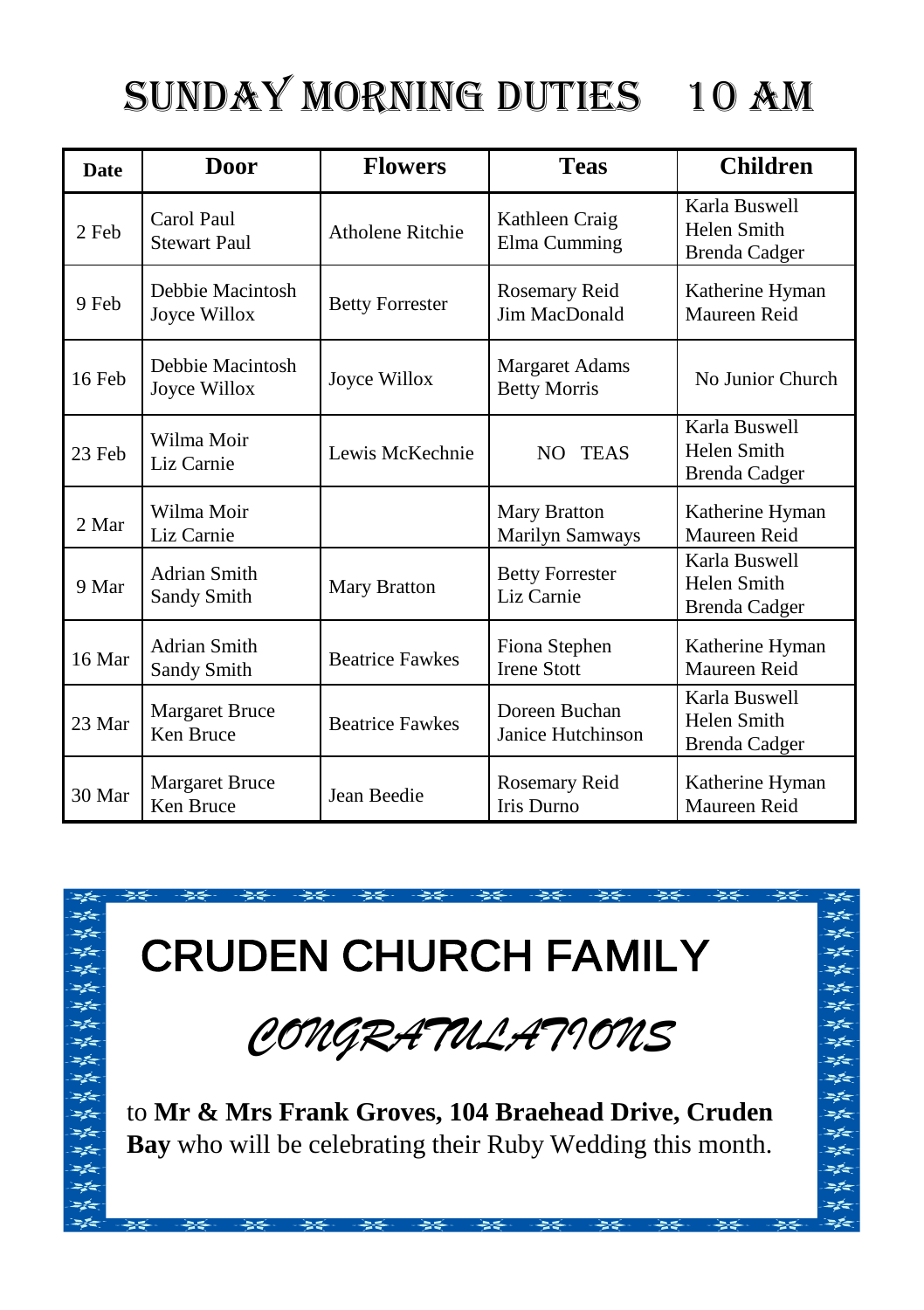

There was a happy buzz at the first [Me](http://www.bing.com/images/search?q=messy+church+logo&view=detail&id=C7DC2A2B5AF189E46351EDCF982BA33B6FC73003)ssy Church for this session in Cruden Bay. The theme of roads and the journey through life saw the children talking about their life and gave them the opportunity to try bandaging in case like the good Samaritan they needed it.

The highlights of the day were the sandal making and the car design activity. All the children went home with sandals similar to those in bible times. It was wonderful to see the enjoyment and concentration on the faces of the car designers, adults and children. The results were spectacular. Beatrice's talk on the journey through life made use of road signs and a crossing lollipop to keep the children's interest. Thanks to Adrian and the janitorial department in Peterhead Academy for these. The session ended with a lovely meal prepared by the ladies in the kitchen. Transport is a problem to take people from Hatton. If you think you can help please get in touch. The next meeting is on 20 February.

*` Rosemary Reid*

## Calendars & Cards

The profit from the sale of Calendars & Cards amounts to £450 which has been passed to the Treasurer for the Windows Project.

*Beatrice Fawkes*

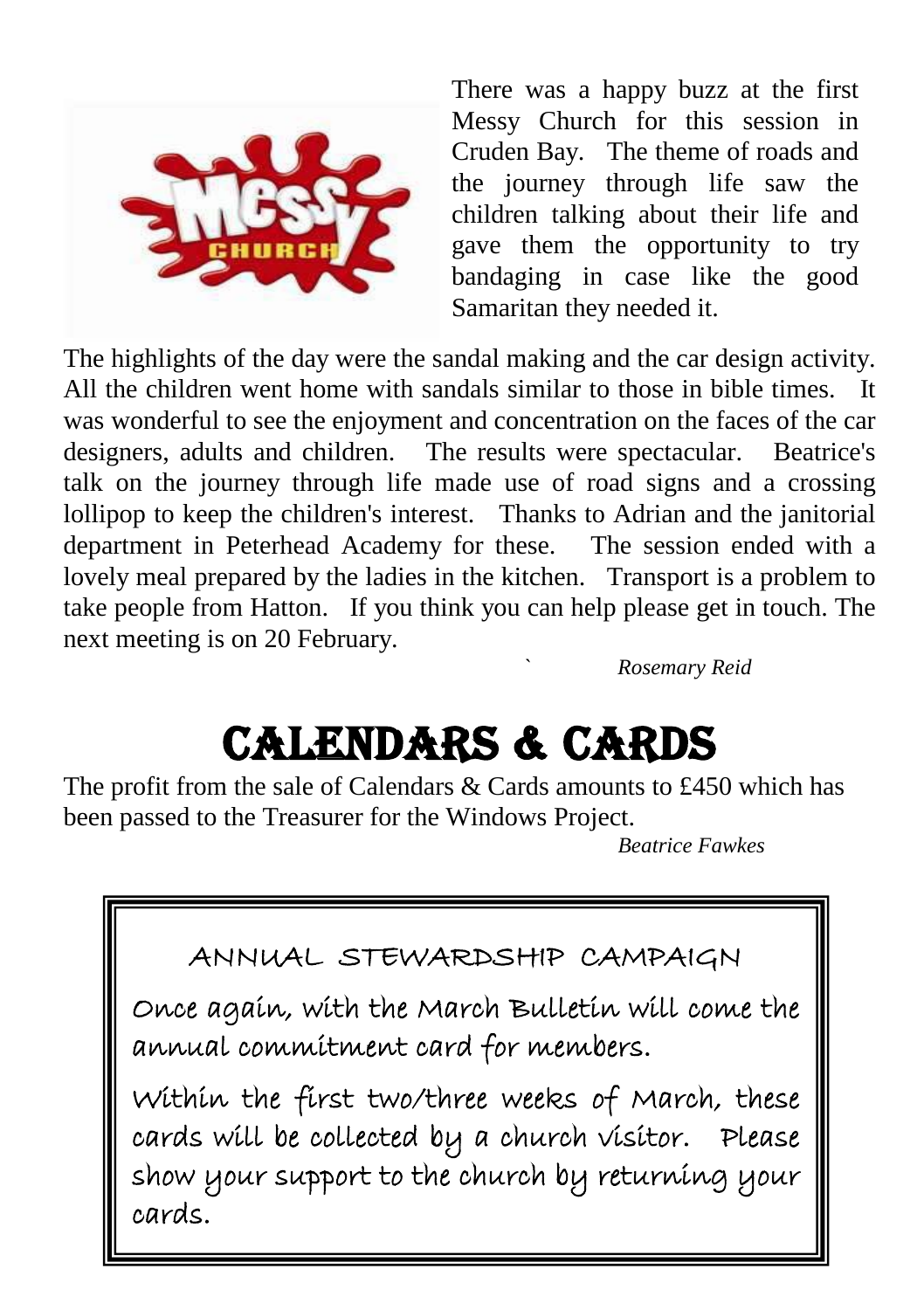

#### FEBRUARY ISSUE OF THE MAGAZINE OF THE CHURCH OF SCOTLAND

**Heart for Art**, an innovative CrossReach project which is helping people with dementia express themselves through art.

**A Helping Hand** The new Church of Scotland Youth Guide to Ethical Living.

**Open My Ears, That I May Hear** A personal plea for worship leaders to consider people with hearing disabilities.

**A Great Journey** The Church's Head of Stewardship says attitude can make the difference in stewardship campaigns.

**Scotland's People on the Record** A taste of the old parish records, available online. **Hands Across the World** Previewing Heart and Soul 2014.

**Being There for People** The Moderator asks 'what is the purpose of the Church of Scotland?'

**Acts and Actions** The Rev Dr Martin Fair urges us to follow the example of the early Christians.

**Saying Goodbye** Ruth Burgess discusses how to make funerals meaningful to nonchurchgoers.

**Plus all the regular columnists, letters, reviews and crosswords.**

**Anyone wishing to subscribe to this most interesting and informative magazine of the Church of Scotland should contact: Mrs Isobel Young Tel: Cruden Bay 812360**

#### FAIRTRADE FORTNIGHT 2014 **24 February - 9 March**

For 2014 Fairtrade is focussing on the subject of bananas and the theme title for the fortnight is "Abolish Unfair Bananas"



**The older generation thought nothing of getting up at 6 am. The younger generation (and retired ministers) doesn't think much of it either.**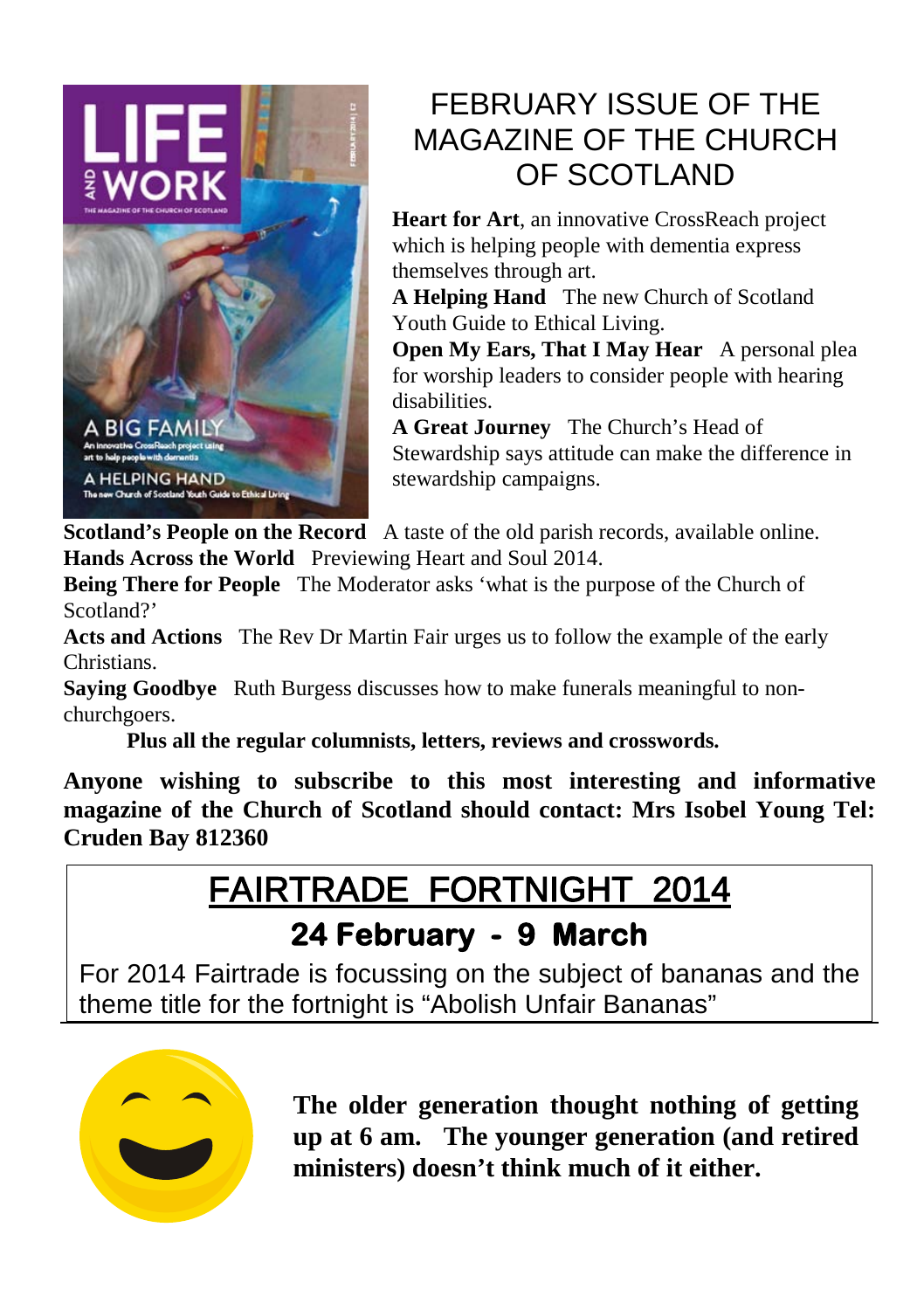#### **WORLD DAY OF PRAYER Friday 7 March**

#### **Cruden Bay Congregational Church 7 pm**

#### The service comes from Egypt and the theme is: **Streams in the Desert**

World Day of Prayer is an international, ecumenical, prayer movement initiated and carried out by Christian women in more than 180 countries and over 1000 languages. Every year Christians of many traditions and all ages, celebrate a common day of prayer on the first Friday in March.

World Day of Prayer services are held all around the world, beginning in Tonga and New Zealand in the east and continuing throughout the day to Samoa and Alaska in the west. We bring the needs of the world, and of the writing country in particular, before Almighty God knowing that He will hear and answer us, as we pray in the name of Jesus Christ, our Lord and Saviour.

God invites us to have a prayer relationship with Himself, but He also expects us to have concerned relationships with our neighbours, throughout the world. Prayer must be accompanied by action, as God moves our hearts and directs our thoughts.

## Cruden Church Walks.

It will soon be that time of year when the walking group comes together to plan its schedule of walks for the coming summer. Everyone is welcome to join us on the 13 February at 7:30 pm in the Church Hall where suggestions for new walks or even ones done in the past will be welcome.

For further information please contact me on 01771624280.

*Robert Petticrew*

It's right to be contented with what you have but never with what you are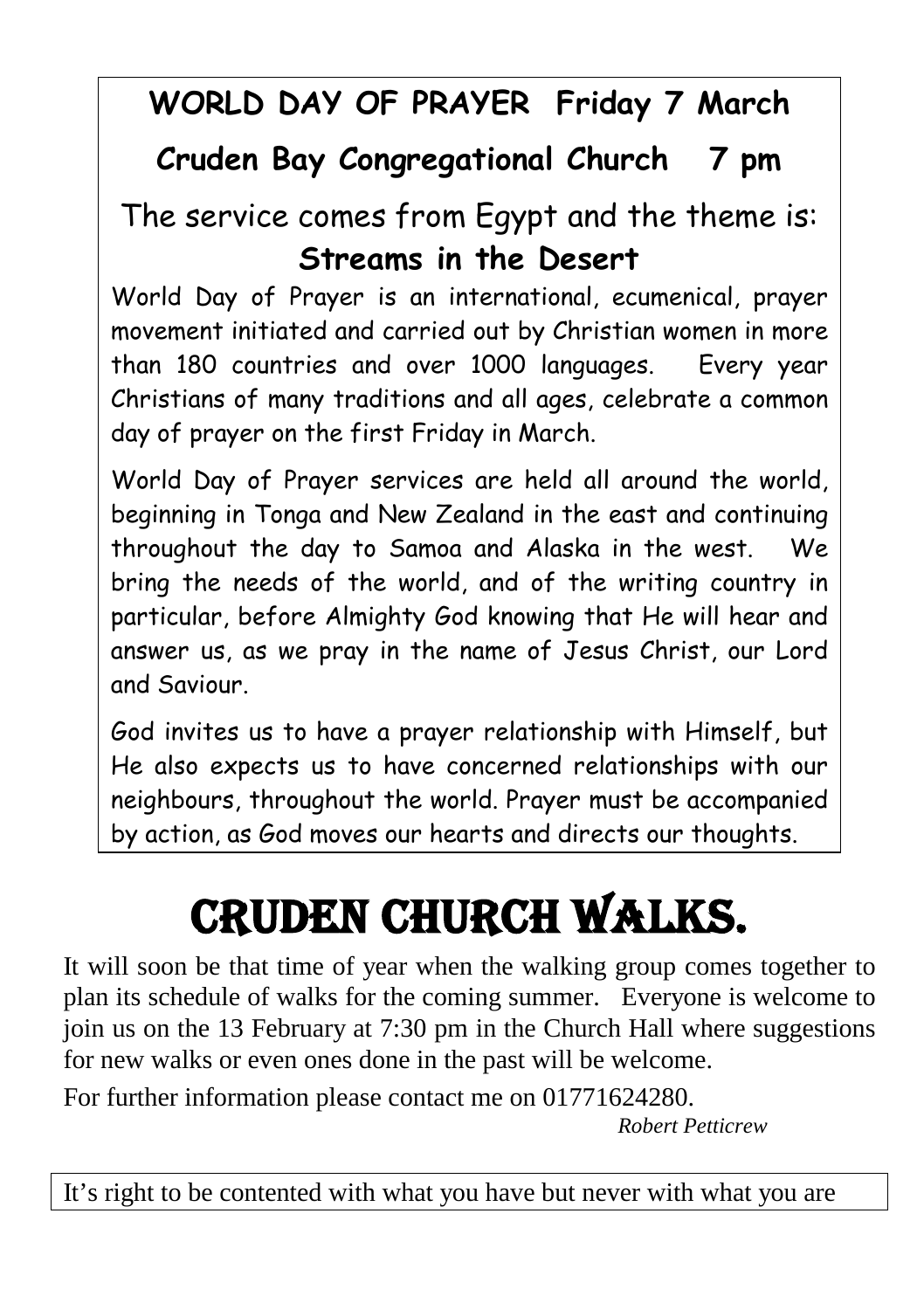# *THE WAY OF FELLOWSHIP*

When man fell and chose to make himself, rather than God, the centre of his life, the effect was not only to put man out of fellowship with God, but also out of fellowship with his fellow man.

The story of man's first quarrel with God in the third chapter of Genesis is closely followed in the fourth chapter by the story of man's first quarrel with his fellow, Cain's murder of Abel.

The Fall is simply, `we have turned every one to his own way' (Isaiah 53:6).' If I want my own way rather than God's, it is quite obvious that I shall want my own way rather than the other man's. A man does not assert his independence of God to surrender it to a fellow man, if he can help it. But a world in which each man wants his own way cannot but be a world full of tensions, barriers, suspicions, misunderstandings, clashes, and conflicts.

Now the work of the Lord Jesus Christ on the Cross was not only to bring men back into fellowship with God, but also into fellowship with their fellow men. Indeed, it cannot do one without the other.

As the spokes get nearer the centre of the wheel, they get nearer to one another. If, however, we have not been brought into vital fellowship with our brother, it is a proof that, to that extent, we have not been brought into vital fellowship with God.

The first epistle of John insists on testing the depth and reality of a man's Fellowship with God by the depth and reality of his fellowship with his brethren. Some of us have come to see how utterly connected a man's relationship to his fellows is with his relationship to God.

Everything that comes as a barrier between us and another, be it never so small, comes as a barrier between us and God. We have found that where these barriers are not put right immediately they get thicker and: thicker until we find ourselves shut off from God and our brother by what seem to be veritable brick walls. Quite obviously, if we allow new life to come to us, it will have to manifest itself by a walk of oneness with God and our brother, with nothing between.

*From The Calvary Road by Roy Hession (1950)*